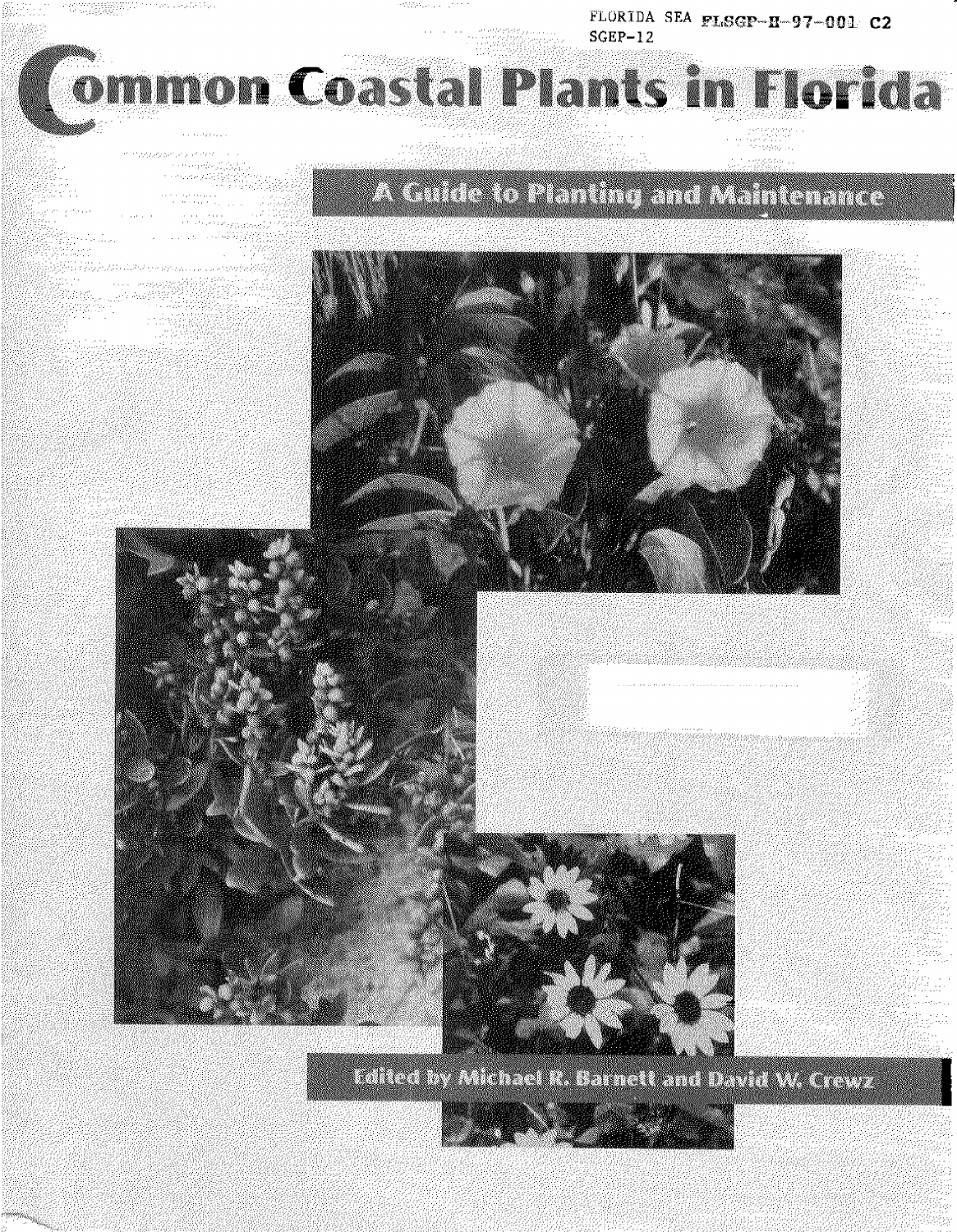# Common Coastal Plants in Florida A Guide to Planting and Maintenance

 $\sigma_{\rm{max}}$ 

Principal Editors Michael R. Barnett and David W. Crewz

Produced by The Florida Sea Grant Salt-Tolerant Vegetation Advisory Panel

 $SG-3$ 

University Press of Florida Gainesville Tallahassee Tampa Boca Raton Pensacola Orlando Miami Jacksonville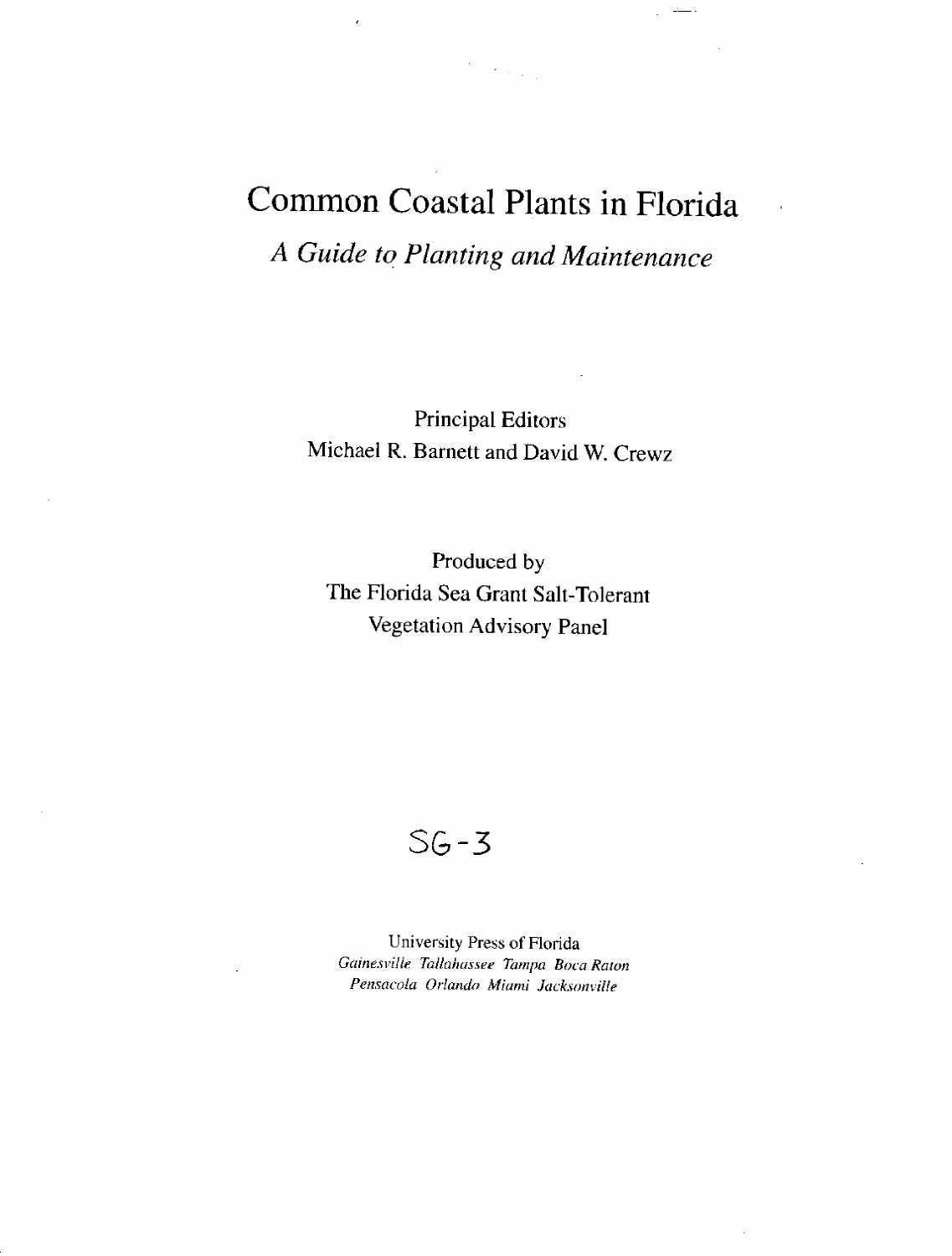Copyright 1997 by the Florida Sea Grant Program Printed in the United States of America on acid-free paper All rights reserved

02 01 00 99 98 97 6 5 4 3 2 I

**LIBRARY OF CONGRESS CATALOGING-IN-PUBLICATION DATA**

Common coastal plants in Florida: a guide to planting and maintenance / principal editors, Michael R. Barnett and David W. Crewz: produced by the Florida Sea Grant Salt-Tolerant Vegetation Advisory Panel.

p. cm.

Rev. ed. of: An introduction to planting and maintaining selected common coastal plants **in** Florida. 1990. ISBN 0-8130-1551-0 (alk. paper)

1. Coastal pants Florida. 2, Coastal zone management Florida. I. Barnett, Michael R. II. Crewz, David W. **Ill.** Florida Sea Grant Salt-Tolerant Vegetation Advisory Panel, **IV.** Introduction to planting and maintaining selected common coastal plants in Florida.<br>SB317.C56C65 1997

SB317.C56C65 635.9'51759'09146---dc21 97-16535

The University Press of Florida is the scholarly publishing agency for the State University System of Florida, comprised of Florida A k M University, Florida Atlantic University, Florida International University, Florida State University, University of Central Florida, University of Florida, University of North Florida, University of South Florida, nd University of West Florida.

University Press of Florida 15 Northwest 15th Street Gainesville, FL 32611 http://nersp. nerdc.ufl.edu/-upf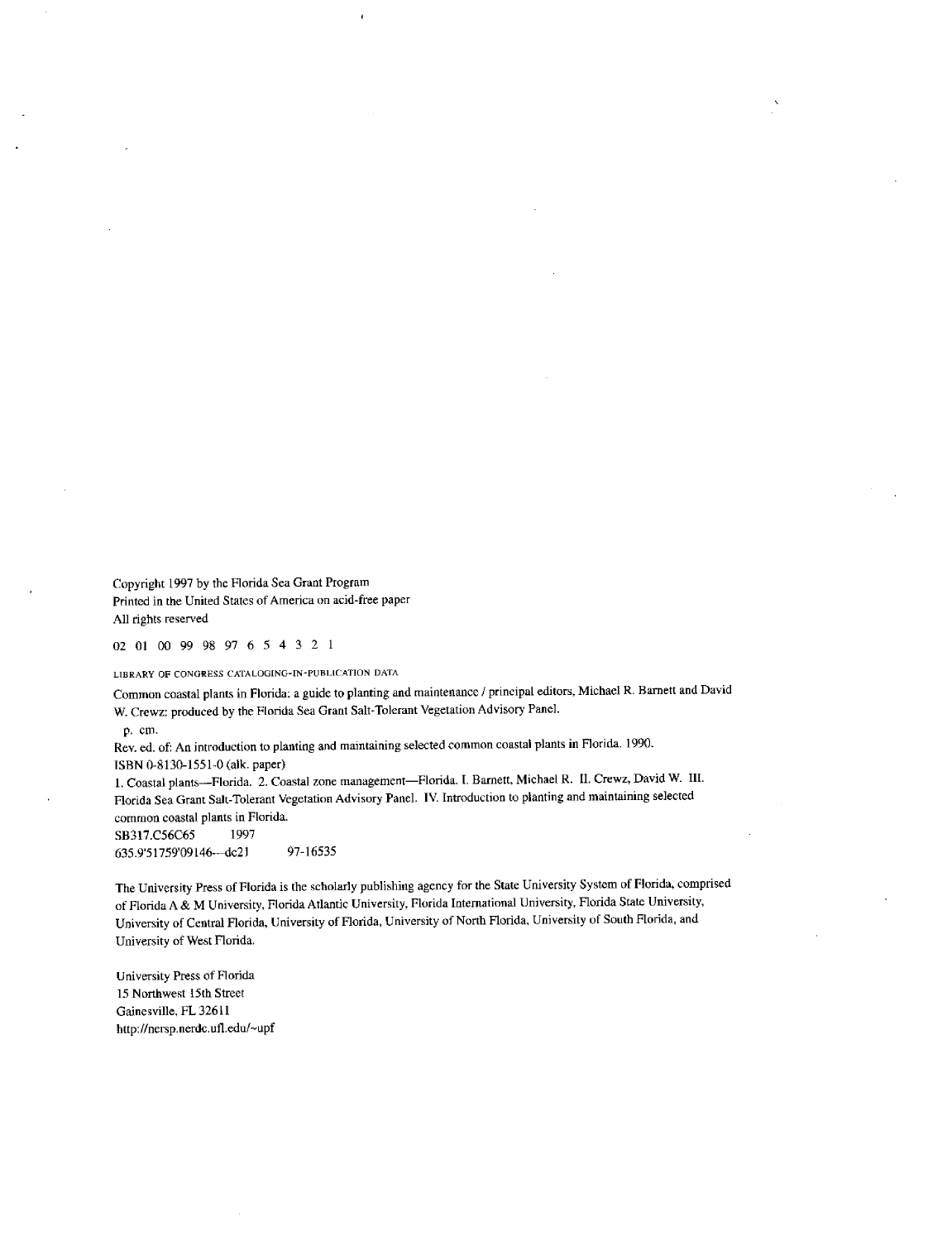## **TABLE OF CONTENTS**

## **Page**

| SECTION I. SYNOPSES OF COASTAL PLANT COMMUNITIES OF FLORIDA |  |
|-------------------------------------------------------------|--|
|                                                             |  |
|                                                             |  |
| SECTION II. PLANTING AND MAINTENANCE GUIDELINES             |  |
|                                                             |  |
| <b>GUIDELINES</b>                                           |  |
|                                                             |  |
|                                                             |  |
|                                                             |  |
|                                                             |  |
|                                                             |  |
|                                                             |  |
|                                                             |  |
|                                                             |  |
|                                                             |  |
|                                                             |  |
|                                                             |  |
|                                                             |  |
|                                                             |  |
|                                                             |  |
|                                                             |  |
|                                                             |  |
|                                                             |  |
|                                                             |  |
|                                                             |  |

 $\hat{\mathcal{L}}$ 

l,

 $\overline{\phantom{0}}$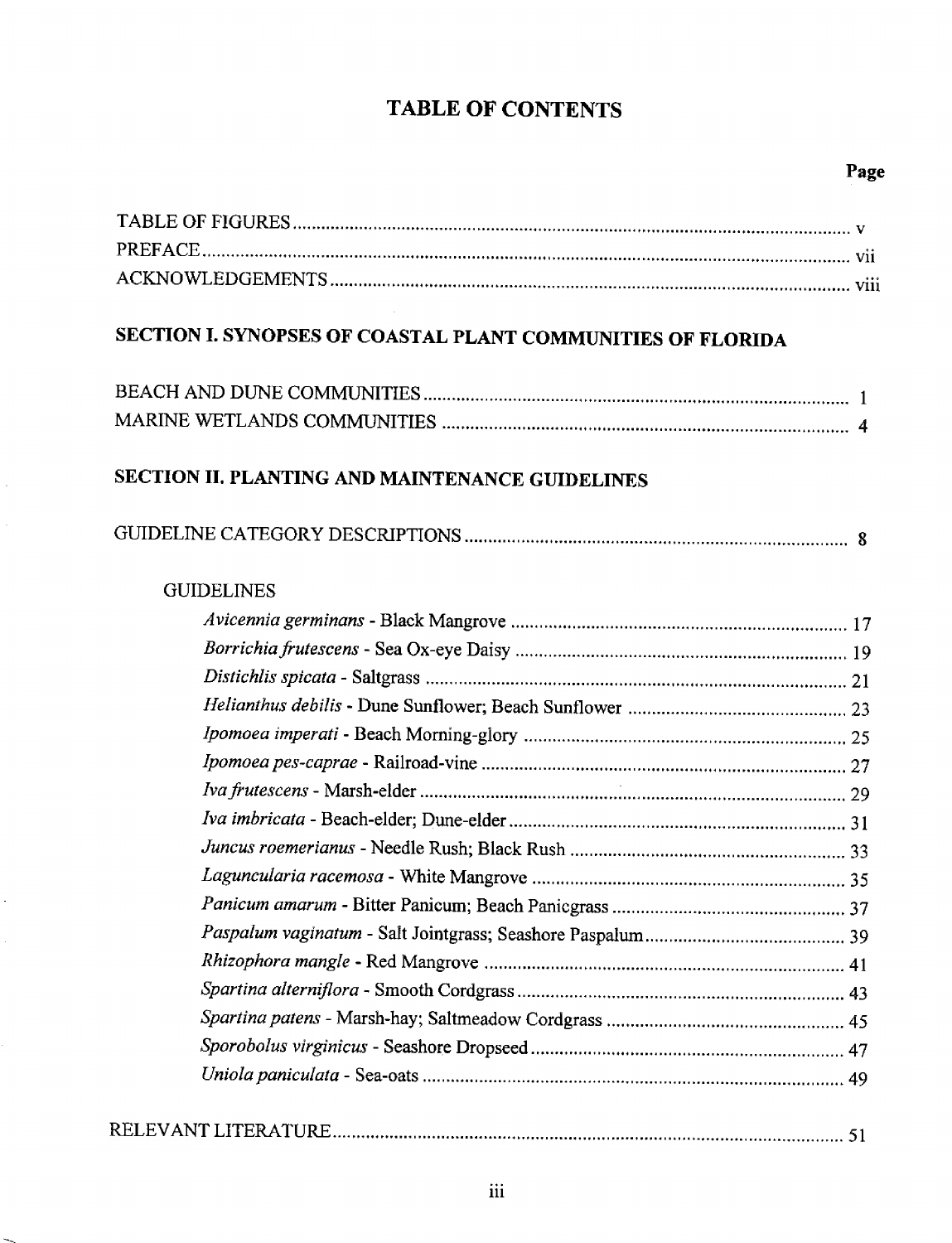## **SECTION III. PLANT ILLUSTRATIONS AND COLOR PLATES**

#### **SECTION IV. APPENDIX**

| COMMERCIAL SOURCES OF SALT-TOLERANT VEGETATION IN FLORIDA 109 |  |
|---------------------------------------------------------------|--|

 $\mathcal{L}$ 

 $\mathcal{A}$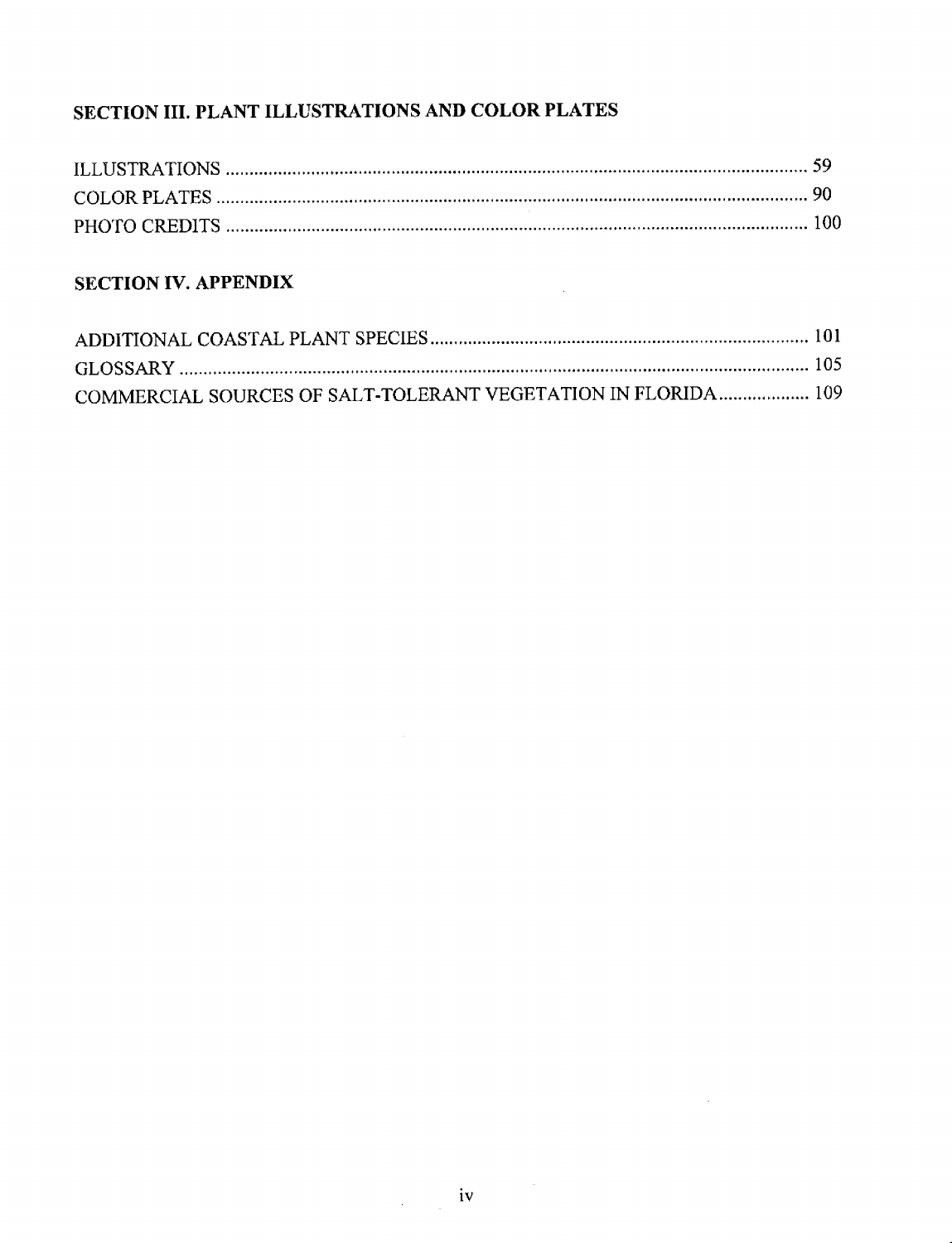### **FIGURES**

|    | Figure<br><b>Number</b> | Page |
|----|-------------------------|------|
|    |                         |      |
| 2. |                         |      |
|    |                         |      |
|    |                         |      |
|    |                         |      |
|    |                         |      |
|    |                         |      |
|    |                         |      |
|    |                         |      |
|    |                         |      |
|    |                         |      |
|    |                         |      |
|    |                         |      |
|    |                         |      |
|    |                         |      |
|    |                         |      |
|    |                         |      |
|    |                         |      |
|    |                         |      |
|    |                         |      |
|    |                         |      |
|    |                         |      |
|    |                         |      |
|    |                         |      |
|    |                         |      |
|    |                         |      |
|    |                         |      |
|    |                         |      |
|    |                         |      |
|    |                         |      |
|    |                         |      |
|    |                         |      |
|    |                         |      |

 $\frac{1}{2}$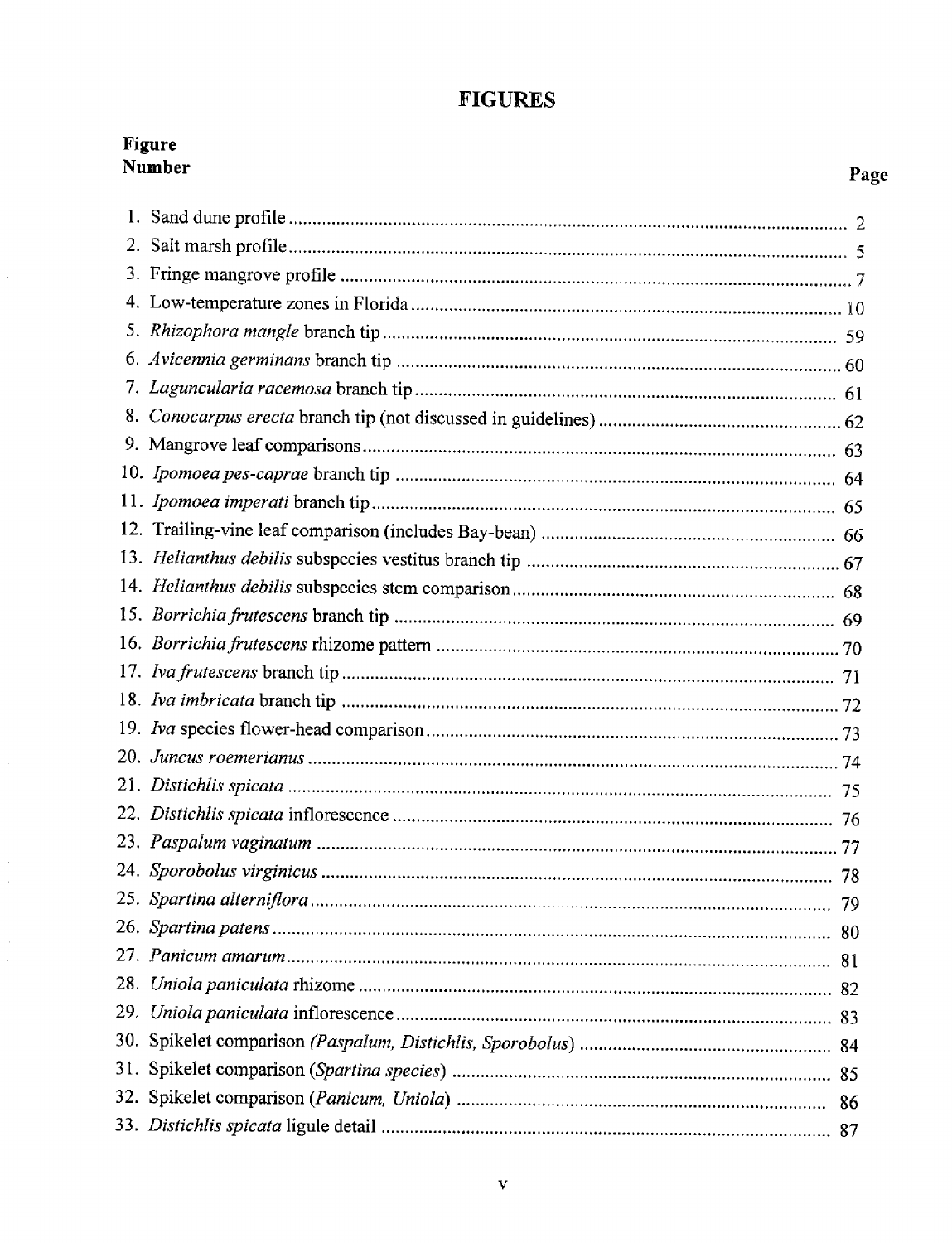$\sim 10^{-1}$ 

 $\mathcal{L}^{\text{max}}_{\text{max}}$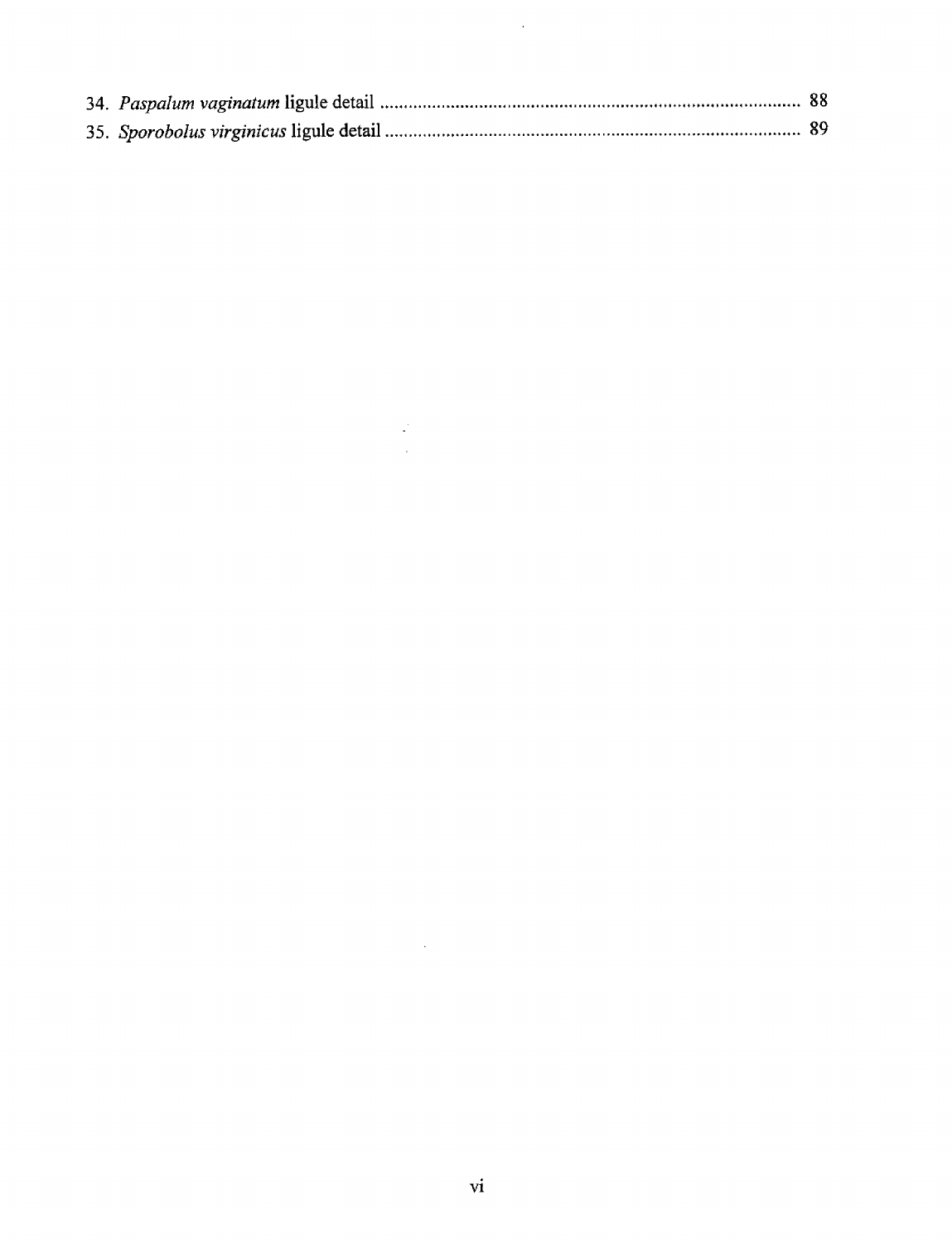#### **PREFACE**

In 1983, the Florida Sea Grant Extension Program organized salt-tolerant vegetation experts from industry, government, and the extension program into a working panel. Since then, the members of the Salt-Tolerant Vegetation Advisory Panel have worked diligently to improve communications between the various agencies and industries involved in efforts to restore coastal habitats in Florida. This publication represents the fulfillment of one of the advisory panel's major goals — to produce an introductory guide to habitat design, planting, and maintenance of selected marsh, mangrove, and dune plant species.

This publication consists of four sections. The first section provides a brief summary of coastal habitats in Florida. The second section contains the planting and maintenance guidelines. Illustrations and color plates are provided in the third section to aid in species identification and differentiation, A glossary of terms is provided in an appendix along with information on other coastal plant species not detailed in this report.

Substantial variation exists in the style in which the common names of many coastal plant species are presented in publications, To maintain consistency throughout this publication, the common ames used follow the rules set forth in the Council of Biological Editor's Style Manual. For instance, sea-oats is hyphenated since it is not a true "oat."

Although the information in this publication should be very helpful to readers who have had limited experience with salt-tolerant vegetation, simply following the guidelines presented here will not guarantee a successful planting. In fact, some guidelines may need to be modified to meet differences in plant community structure or the desired plant application. The inexperienced planter should always contact an accredited consultant before planning or beginning a planting of salttolerant vegetation.

A list of commercial establishments that stock coastal plant species is included at the end of this publication. However, this list is not a complete compilation of all the sources of these species, and a periodic update of this list will be prepared by the Florida Sea Grant Program. Inquiries or comments about the list may be addressed to the Florida Sea Grant Program, Building 803, University of Florida, Gainesville, FL 32611. The inclusion of a commercial source on this list does not constitute an endorsement of he firm by the Florida Sea Grant College Program or the Florida Cooperative Extension Service.